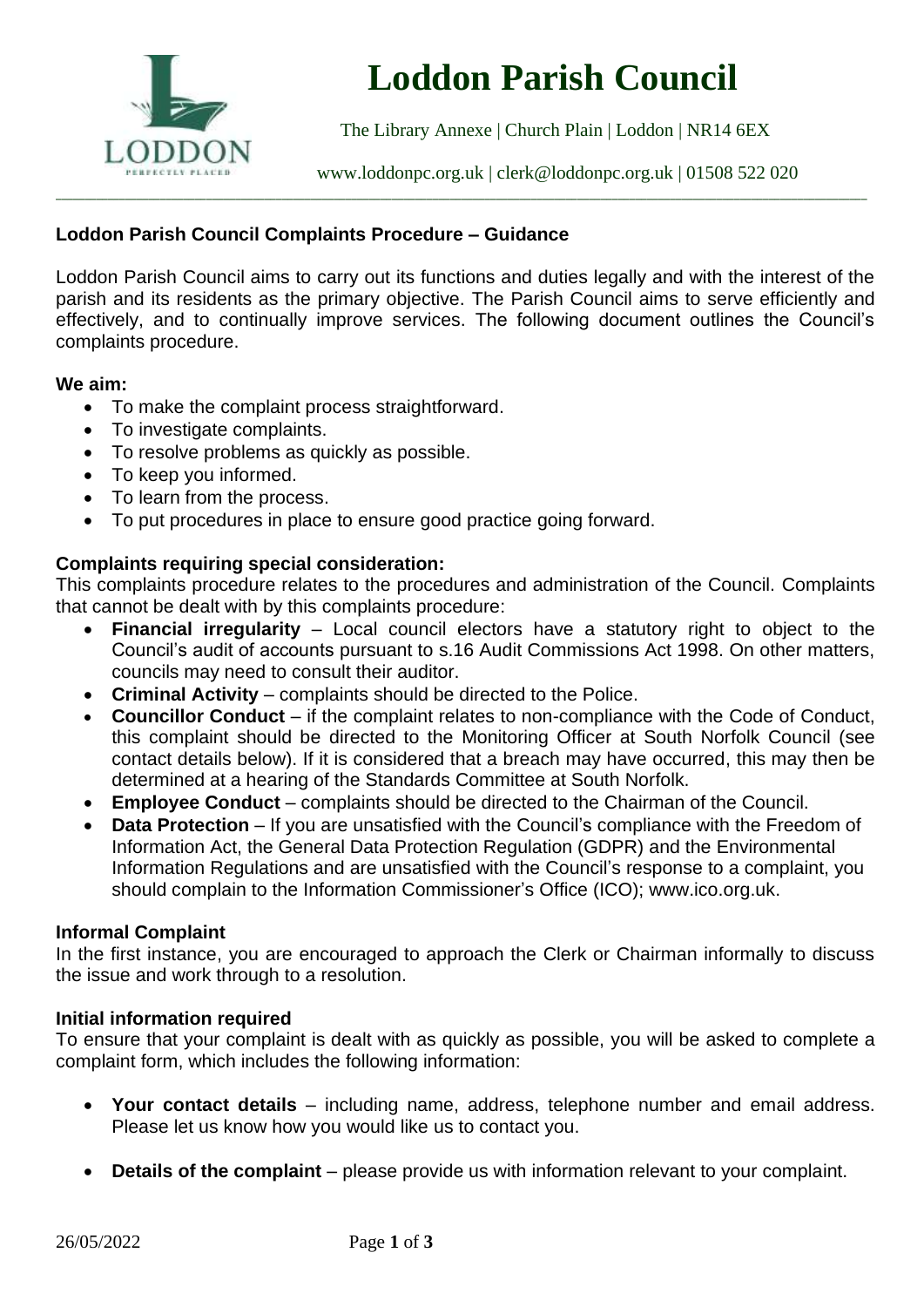- **Evidence of the complaint** please provide us with evidence (where appropriate). Please do not send any original documents – photocopies or scans are acceptable.
- **Details relating to your previous contact with the council about the matter** including names of who you spoke to / emailed and the outcome of the discussion.
- **How you would like to resolve the complaint** what action would you like the council to take in relation to the matter?

# **Informal Complaint Process:**

- Your complaint will be acknowledged by an officer of the Council within 5 working days and you will be asked to complete a complaint form and submit relevant evidence.
- Your complaint will be investigated in the first instance by the Parish Clerk or designated Officer.
- We aim to complete the investigation and resolve the complaint within 15 working days. If we are unable to give you a full answer at that point, we will give you a progress report and explain why we need more time.
- If you are not satisfied with the Council's response, you may be advised to make a formal complaint.

# **Formal Complaint**

Formal Complaints will only be considered after the informal complaint procedure has been exhausted and they must be made in writing. The exception to this is if there is a compelling reason for being unable to make the complaint in writing in which case an alternative method such as voice recording, or translation services will be offered. Your complaint should be in writing to the Clerk, or the Chairman if you do not wish to write to the Clerk (see next page for contact details).

The Clerk (or Chairman where appropriate) will acknowledge receipt of your complaint, and to ensure that your complaint is dealt with as quickly as possible, you will be asked to complete a complaint form and provide evidence to substantiate your complaint. If inadequate evidence is provided, the formal complaint will be dismissed.

The Council will determine if a complaint hearing will be held and will determine which Officer will communicate with you. You will be advised of the date of the meeting where your complaint will be heard. All complaints will normally be heard at the next Council meeting unless this is not appropriate. The Chairman will decide whether your complaint requires an urgent meeting of the Council. The Chairman's decision relating to the date of hearing your complaint will be final except where law overrides this.

You will be invited to attend the meeting and may bring representation with you. Any further documentation relating to the complaint must be made available to the Council and yourself at least five working days prior to the meeting. Additional documentation produced at the meeting may be accepted at the discretion of the Chairman.

The Council will determine whether the nature of your complaint warrants the exclusion of the press and public from the meeting. Any decision on your complaint will be announced at the meeting in public.

## **The Formal Complaint Hearing Process**

1) The Chairman will introduce everyone and will outline the Council's complaints procedure. You (or your representative) will be asked to outline the nature of and grounds for the